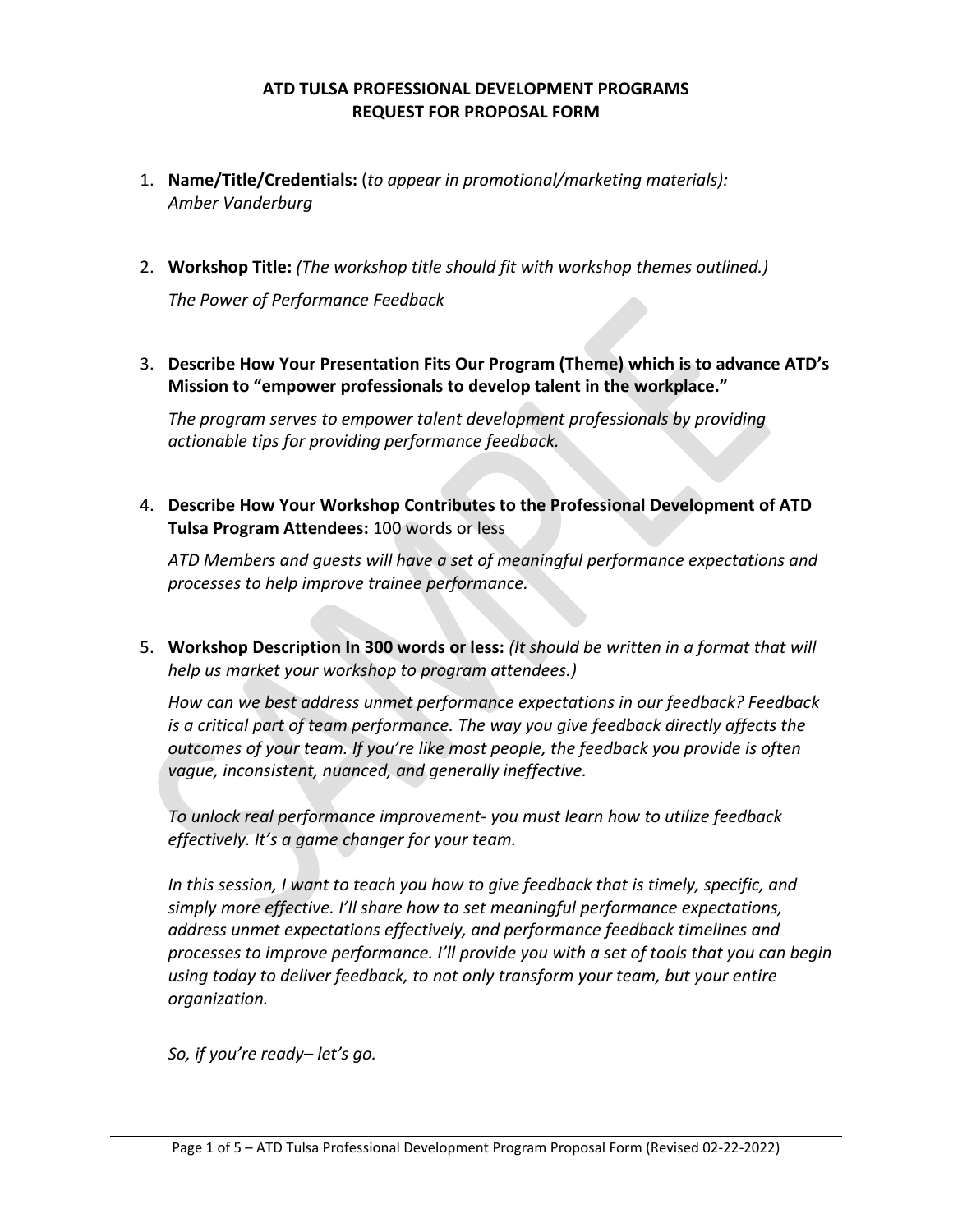# 6. **List the top three (3) [ATD Capability Model](https://www.td.org/capability-model/access) topic(s) your workshop addresses**

*Communication, EQ & Decision Making, Collaboration & Leadership, Organizational Development & Culture, Cultural Awareness & Inclusion, Talent Strategy & Management, Performance Improvement, Career & Leadership Development, Change Management, Lifelong Learning, Coaching, Data & Analytics, Evaluating Impact, Future Readiness*

# 7. **Learning Objectives:** 300 words or less

State at least three (3) Learning Objectives for the proposed workshop. Each objective should specifically indicate the results and outcomes you seek in terms of participants' knowledge, skills, and behavior. For each objective, use the format: "After participating in this workshop, participants will be able to…"

*1. After participating in this workshop, participants will be able to utilize tools that can guide corrective, coaching, and reinforcing feedback conversations to improve performance.*

*2. After participating in this workshop, participants will be able to learn how to effectively and proactively address unmet performance expectations 3. After participating in this workshop, participants will be able to set expectations for performance effectively*

### 8. **Workshop Design Plan:**

Include a workshop outline with timeframes and delivery methods for all participant interaction and hands-on activities. Each workshop timeframe is 60- to 75-minutes including time for questions and answers.

- *Pump-up Activity/Introduction - 5 minutes*
- *Set Performance Expectations for Your Team (Lecture) - 5 minutes*
- *Identify and Communicate Performance Expectations in Your Team (Activity*
- *+ Discussion) - 7 minutes*
- *Frameworks to Deliver Effective Feedback (Lecture) - 5 minutes*
- *Tools for Addressing Unmet Performance Expectations (Activity + Discussion) - 7 minutes*
- *How to Utilize Feedback Data to Identify Areas for Improvement (Lecture) - 5 minutes*
- *Guidelines for Most Effective Feedback Loops for Improved Performance (Lecture +*
- *Discussion) - 7 minutes*
- *Questions to Ask in an Effective Retrospective/Debrief/Performance Review to*
- *Continuously Improve Performance (Lecture + Activity) - 7 minutes*
- *The Power of Relational Feedback Conclusion/QA (Lecture) - 10 minutes*

### 9. **Handout / Performance Tools:**

Include a title and description of each handout or item that will be given to participants.

*Title of Handout : Performance Feedback Handout*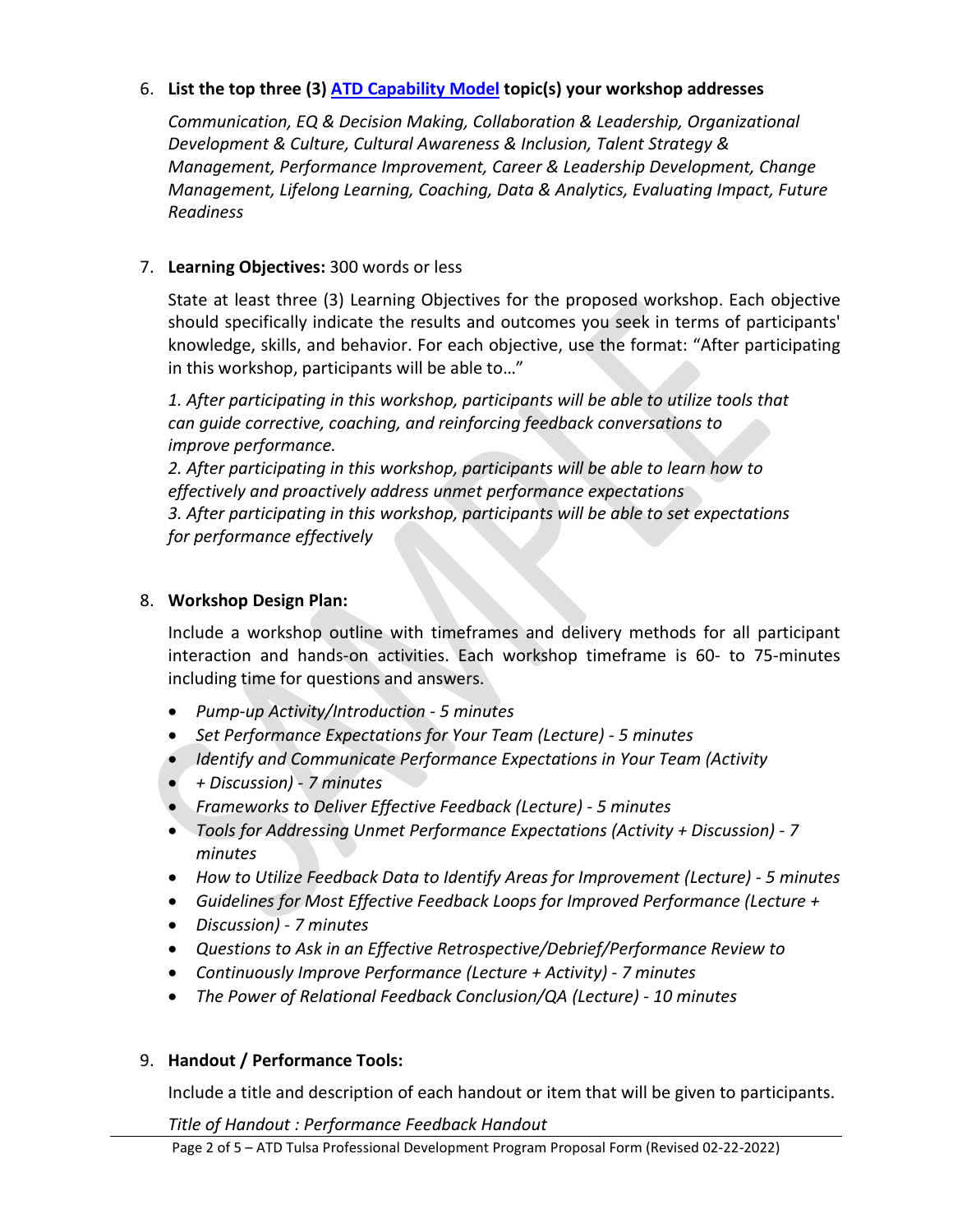# 10. **Type of Presentation (select one):**

 $\Box$  Virtual (presenter and all participants are connected online)

 $\Box$  Hybrid 1 (presenter is virtual online, audience is in-person)

 $\Box$  Hybrid 2 (presenter is in-person, some or all the audience is virtual online)

 $\Box$  In-Person (presenter and all participants are in-person)

11. **AV and / or Room Configuration Requirements:** *(Not applicable for a virtual program)*

Please note: The workshop room will be equipped with a desktop computer, proiector, screen, and microphone (if needed). Additional AV or configuration needs, including internet access or computer audio projection, must be noted in your proposal.

*n/a*

### 12. **Virtual Presentation Requirements:** *(For virtual presentations)*

The ATD Tulsa Chapter can provide a virtual link to a Zoom session for this event. Or you can provide your own virtual platform link (Zoom, WebEx Meeting, WebEx Training, GoTo Meeting, etc.) The platform must be accessible to participants who may be connecting from a company (corporate) environment.

*I can use the ZOOM meeting room provided.*

### 13. **Evidence of Professional Qualifications and Credentials:** 300 words or less

Include relevant education, Professional Certifications, personal and professional awards and/or commendations received personally or as a "key player" in the organization for specific project(s). Include your public speaking experience(s), listing similar presentations with particulars about when, where, size of audience, subject, etc. You may attach a resume for further elaboration.

- *Oklahoma 30 under 30 , Tulsa 40 Under 40, Lean Six Sigma Green Belt, MA*
- *Organizational Dynamics, OU - Tulsa Award Leadership*
- *Public Speaking; some highlights include*
- *Scan Agile - Finland - 75 attendees - Lead Change as a Newbie - February 2019*
- *Google Development Group - California - 50 employees - Applying Agile Methods*
- *Outside Development - October 2019*
- *KC DevOps Days - Kansas City - 300 attendees - Leading Change - November 2019*
- *Prezi Leadership Conference - Budapest - 750 attendees - Performance Feedback -*
- *February 2020*
- *Amazon Days - Online - 5000 attendees - Innovation in Teams - May 2020*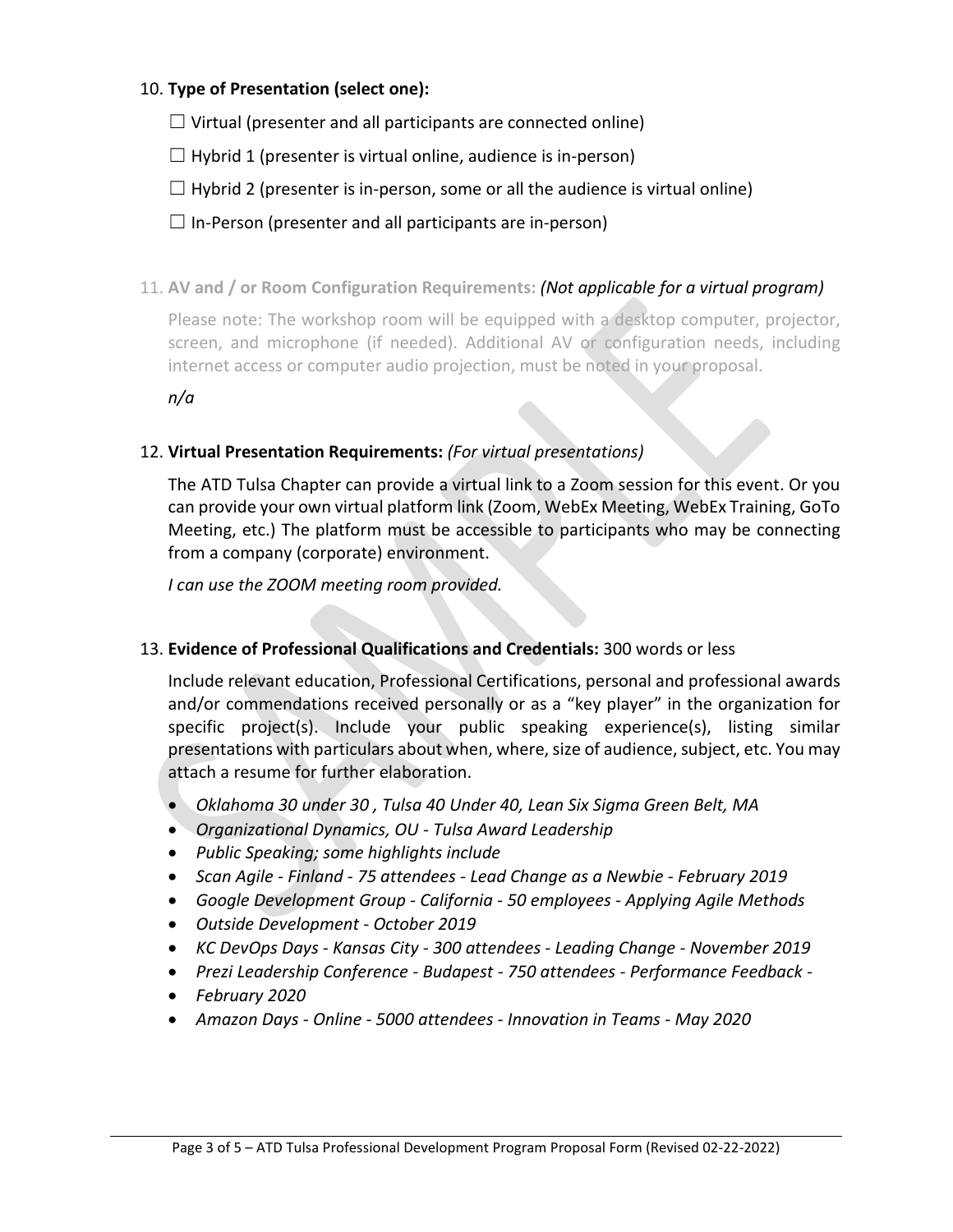#### 14. **Demonstration of Presenter Ability:**

- A. Provide evaluation results from a past presentation that demonstrates your style and ability. Preferred evaluation results will include content related to the proposed workshop topic.
- B. *Optional* Provide a link or video attachment of you presenting that demonstrates your style and ability. Preferred videos will include content related to the proposed topic.

*Link to video: https://youtu.be/FSOaB4wTlxU*

#### 15. **Biography:** 300 words or less per speaker

*To appear in workshop promotional/marketing materials*

*Amber Vanderburg is a multi-award winning international businessperson, keynote speaker, and founder of The Pathwayz Group. In 2016, she left her job in corporate HR to become the only female, only American, and only blonde Academy elite football coach for the Adidas Gameday Academy/Paris Saint Germain Academy in Bangalore, India. She worked with an international team of coaches to transform the organizational design, training development, and corporate culture to cultivate a higher-performing team. Today, Amber and The Pathwayz Group work with international teams that struggle with coworker tension, inefficient processes, and unmet performance expectations in an action focused approach to become more effective, more efficient, and more enjoyable.*

#### 16. **Professional References:**

Provide the names, addresses, telephone numbers and email addresses of three (3) references, specifying the context in which the references know you and are familiar with your skills as a workshop presenter or speaker. ATD Tulsa may contact them to get feedback regarding your presentation technique and style. Note: If you have presented at ATD Tulsa in the past, please provide the date and topic in addition, to the three references requested above.

*1. Aaron Blythe - Lead Organizer for DevOpsDays KC aaron.blythe@gmail.com 2. Fanni Federi - Event Organizer for Prezi Leadership Conference fanni.federi@prezi.com 3. Chuck GrebChuck Greb - Organizer for Google Development Group Ratoma charles.greb@gmail.com I have presented at ATD TULSA dated 19th of June 2020 with the topic "Cultivating a Culture of Creativity, Collaboration, and Captainship"*